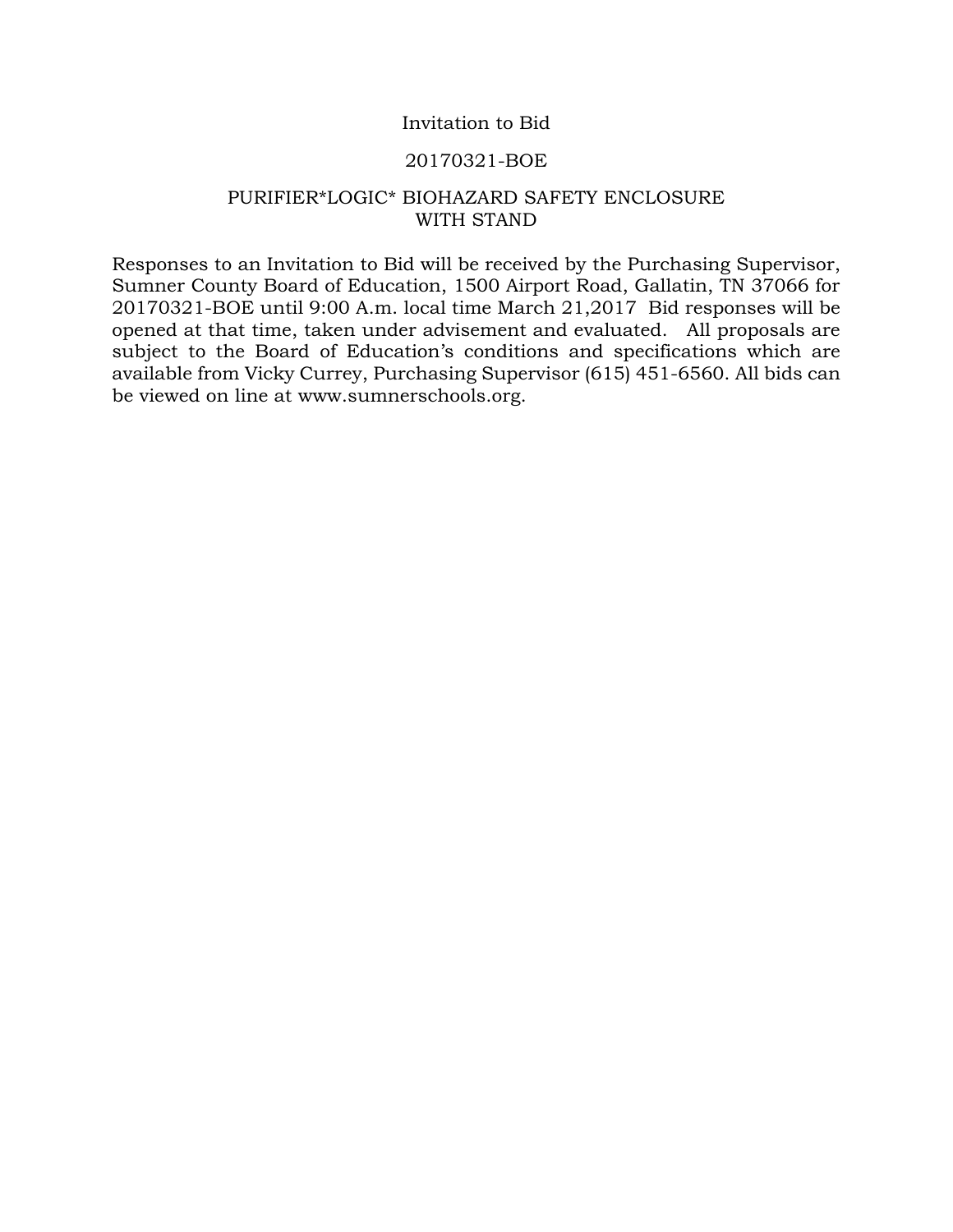#### **NOTICE TO RESPONDENTS**

Responses to an Invitation to Bid will be received by the Purchasing Supervisor in the SUPPORT SERVICE FACILITY CONFERENCE ROOM, Sumner County Board of Education, 1500 Airport Road Gallatin, TN 37066. They will be received until **9:00 A.M. Local Time March 21, 2017 9:00 a.m. for 20170321--BOE Purifier Logic Biohazard Safety Enclosure 3 ft. with Stand** at which time the responses will be opened, taken under advisement and evaluated. *BIDS WILL BE POSTED ON www.sumnerschools.org*

#### **GENERAL REQUIREMENTS AND CONDITIONS**

- 1. The Sumner County Board of Education reserves the right to accept or reject any and/or all responses in whole or in part, and to waive informalities therein.
- 2. Any responses received after the scheduled closing time for the receipt for responses will not be considered.
- 3. If a mistake is discovered after the responses are received, only the Sumner County Board of Education may allow the respondent to withdraw the entire response.
- 4. Partial payments will not be approved unless justification for such payment can be shown. Terms will be net 30 days.
- 5. Payment will not be made until the said 2,502 Sq. Ft. existing tile/concrete Bathroom Floors are inspected and approved as meeting all specifications by persons appointed by the Sumner County Board of Education.
- 6. Responses submitted must be in a sealed envelope and marked on the outside as follows: **RESPONSES: 20170321-BOE Purifier Logic Biohazard Safety Enclosure 3ft. W/Stand DEADLINE: March 21 2017 & 9:00 A.M. Local Time**
- 7. Facsimile responses will not be considered.
- 8. If a successful bidder violates any terms of their bid, the contract, school board policy or any law they may be disqualified from bidding for a period of two years for minor violations or longer for major violations. Bids from disqualified bidders will not be accepted during the period of disqualification.
- 9. Prices quoted on the response (if any) are to be considered firm and binding until the said Purifier Logic Biohazard Safety Enclosure 3ft. with Stand are in the possession of the Sumner County Board of Education.
- 10. No purchase or contract is authorized or valid until the issuance of a Board Purchase Order in accordance with Board Policy. No Board Employee is authorized to purchase equipment, supplies or services prior to the issuance of such a Purchase Order.
- 11. Any deviation from these stated terms, specifications and conditions must be coordinated with and approved in writing by the Purchasing Supervisor, Vicky Currey (615) 451-6560.
- 12. All bids that exceed \$25,000 must have the Company Name, License Number, Expiration Date thereof and License Classification of Contractor listed on outside of sealed envelope. As required by State of Tennessee Code Annotated 62-6-119.
- 13. The awarded bidder will be required to post a performance and payment bond in the amount of 25% of the contract price if it exceeds \$100,000 as stated by State of Tennessee Code Annotated 12-4-201.
- 14. If the project cost in excess of \$25,000 a performance bond must be secured by the requesting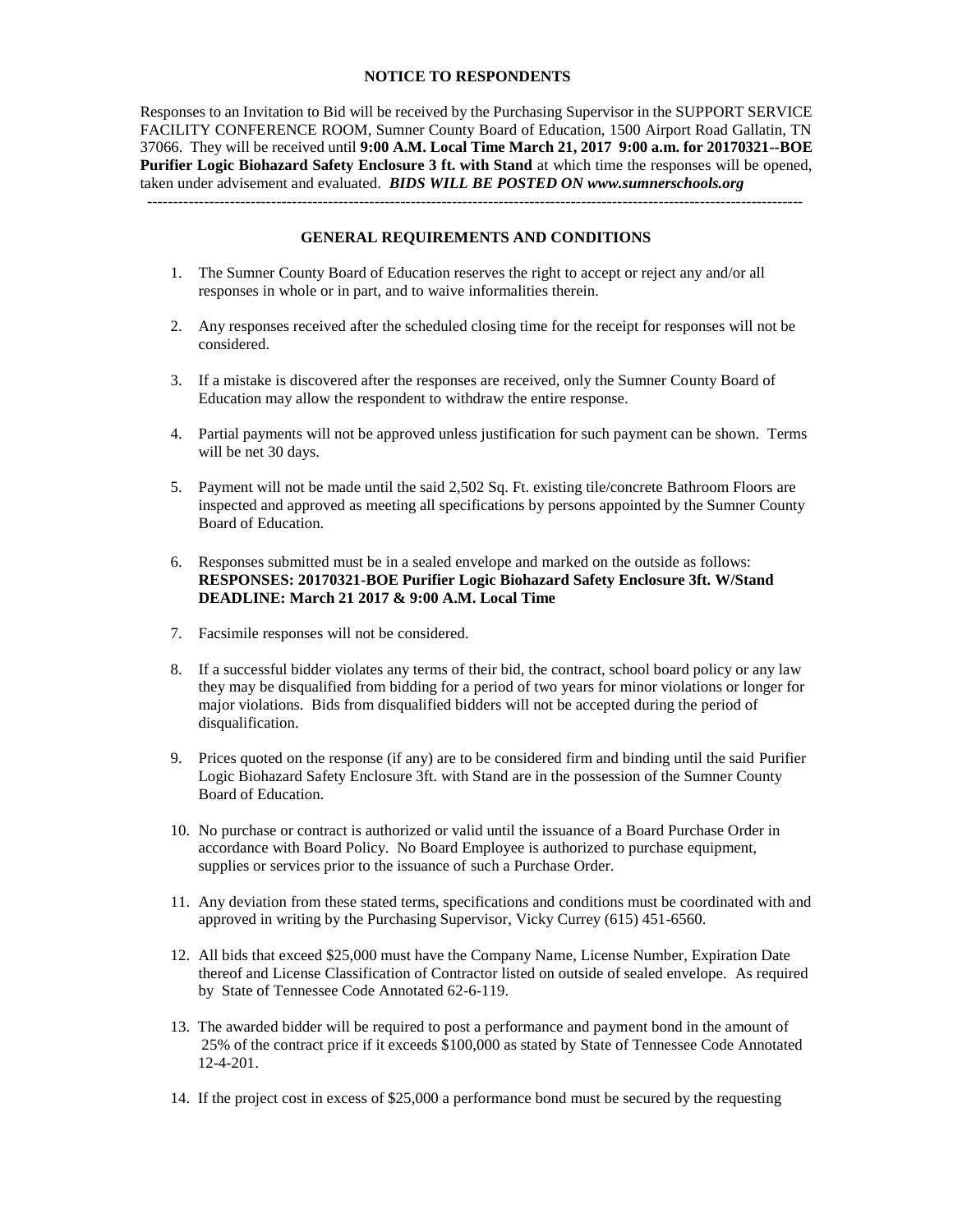# Purifier® Logic® Biohazard Safety Enclosure, 3 ft, with Stand

# Equal or Equivalent to:

- This 3-ft Purifier® Logic+ Class II, Type A2 Biosafety Cabinet
- $\triangleright$  Cabinet provides personnel, product, and environmental protection from hazardous particulates from agents requiring Biosafety Level 1, 2, or 3 containment. Inclination
- Includes true line-of-sight display and angled 8" sash. Features My Logic™ customizable color LCD display
- $\triangleright$  efficient ECM motor, noise level under 63 dB
- $\triangleright$  5-yr warranty, and base stand. 115 V. Dimensions: 31-1/5" L x 42-3/10" W x 89-3/10 to 95-3/10" H.
- $\triangleright$  Include work with antineoplastic drugs, genetic material, asbestos, and additional substances that generate hazardous airborne particulates. Model is NSF listed.

## Must Include Shipping & Handling

Shipment Location

Hendersonville High School Attn: Bob Cotter -615-824-6162 123 Cherokee Road Hendersonville, TN 37066